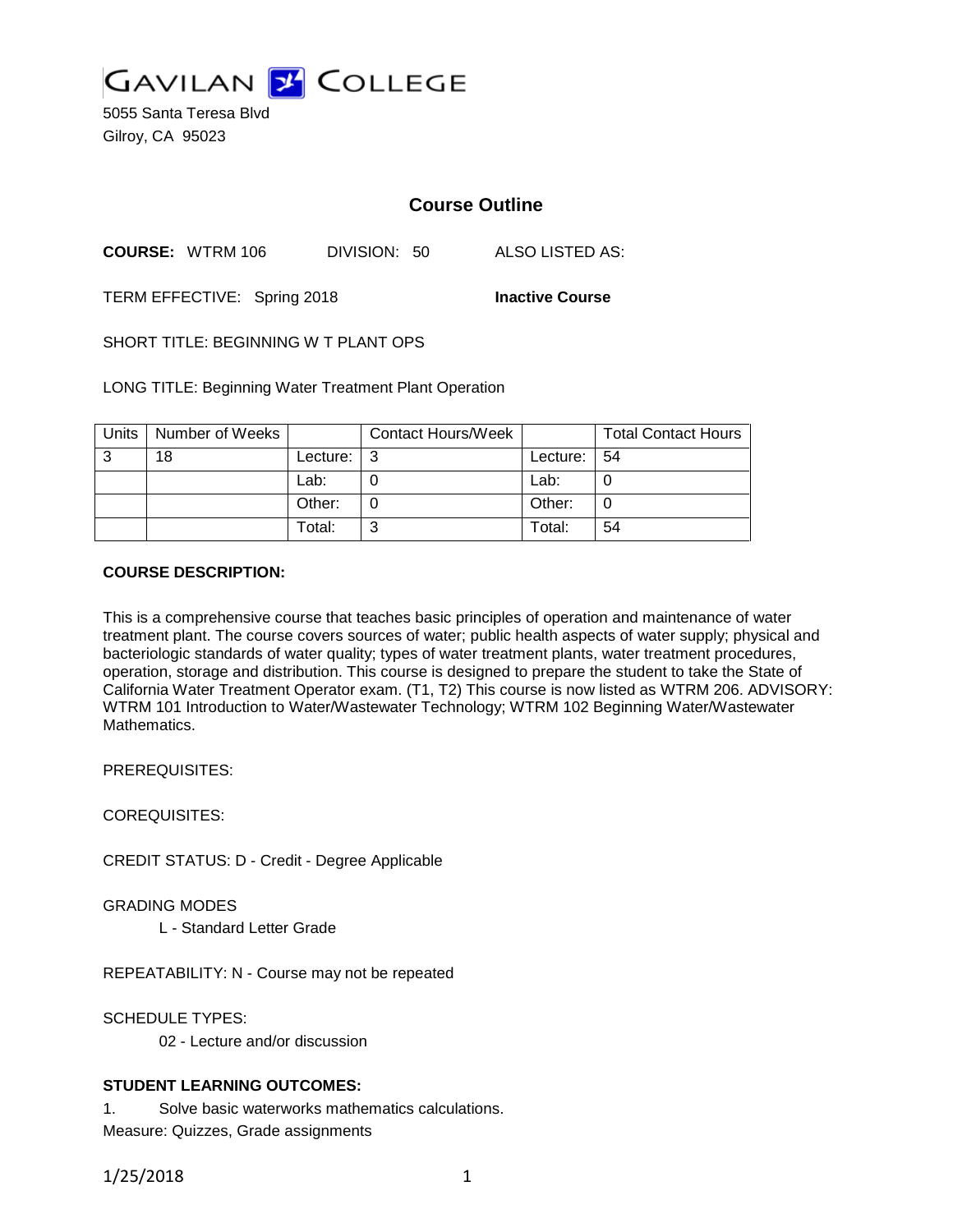PLO: ILO: 3,2,7

Year assessed, or planned year of assessment: Fall 2016 2. Identify various sources of water in California. Measure: Quiz, Exam PLO: ILO: 3,2,7,6

Year assessed, or planned year of assessment: Fall 2016 3. Evaluate various methods of disinfection as it relates to specific cases. Measure: Quiz, Exam PLO: ILO: 3,2,7,6 Year assessed, or planned year of assessment: Fall 2016

4. Assess and compare regulations relating to water quality. Measure: Quiz, Exam PLO: ILO: 3,2,7,6

Year assessed, or planned year of assessment: Fall 2016 5. Analyze and explain basic water testing procedures. Measure: Quiz, Exam PLO: ILO: 3,2,7,6

Year assessed, or planned year of assessment: Fall 2016 6. Define the procedures and components used in water treatment. Measure: Quiz, Exam PLO: ILO: 3,2,7,6

Year assessed, or planned year of assessment: Fall 2016

7. Evaluate the hazards and safety procedures related to water treatment. Measure: Quiz, Exam PLO: ILO: 3,2,7,6

Year assessed, or planned year of assessment: Fall 2016 8. Compare types of reactions as applied to water treatment. Measure: Quiz, Exam PLO: ILO: 3,2,7,6

Year assessed, or planned year of assessment: Fall 2016

CONTENT, STUDENT PERFORMANCE OBJECTIVES, OUT-OF-CLASS ASSIGNMENTS

1/25/2018 2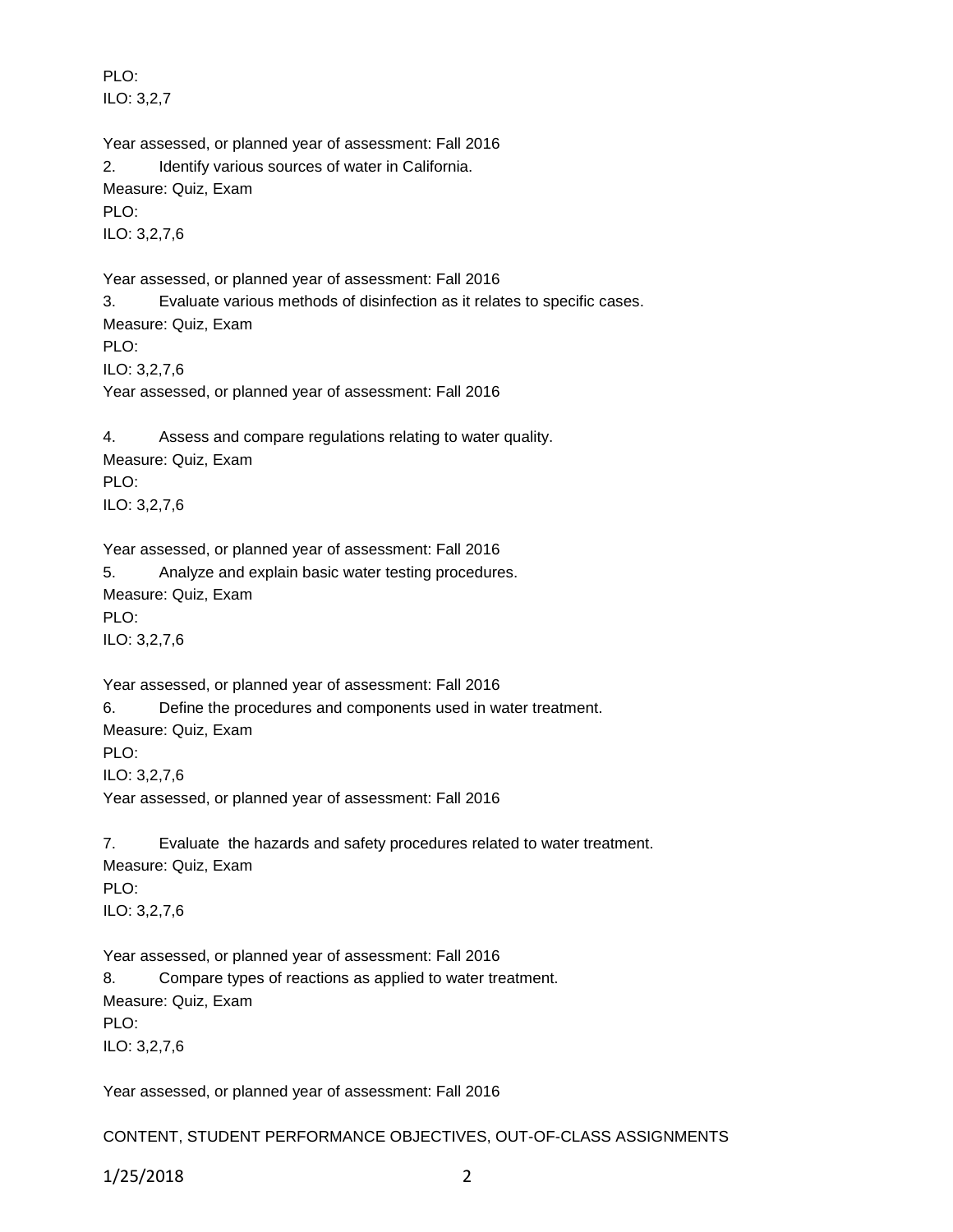Inactive Course: 11/13/2017 9 Hours Content: Waterworks Mathematics Student Performance Objectives (SPO): Calculate dosage rates, area and volume, static head pressure, and unit and conversion factors.

Out-of-Class Assignments: Take home worksheets to be graded.

## 3 Hours

Content: Sources of Water Supply

Student Performance Objectives (SPO): Explain ground water and surface water characteristics, the hydrological cycle, and well construction and location.

Out-of-Class Assignments: Read Kerri Chapter 1, 2

#### 3 Hours

Content: Reservoir Management and Intake Structures

Student Performance Objectives (SPO): Discuss different types of intake devices and applications, and watershed issues involved with surface sources.

Out-of-Class Assignments: Read Kerri Chapter 3

3 Hours

Content: Coagulation and Flocculation

Student Performance Objectives (SPO): Describe the concepts and applications of coagulation and flocculation, Perform a jar test, select the proper coagulant and determine the dosage, adjust chemical feed rates, and select optimum speeds for flash mixers and flocculators.

Out-of-Class Assignments: Read Kerri Chapter 4

3 Hours

#### Content: Sedimentation

Student Performance Objectives (SPO): Identify factors affecting the performance of sedimentation basins and describe various types of sedimentation basins and how they work, start up and shut down sedimentation basins. Describe the components of effective recordkeeping for a sedimentation basin, as well as the safe performance of duties associated with a sedimentation basin.

Out-of-Class Assignments: Read Kerri Chapter 5

3 Hours

Content: Filtration

Student Performance Objectives (SPO): Describe the various types of potable water filters and how they work. Explain how other treatment processes affect the performance of the filtration process. Discuss how to operate and maintain filters under normal and abnormal process conditions, and start up and shut down filtration processes.

Out-of-Class Assignments: Read Kerri Chapter 6

6 Hours

Content: Disinfection

Student Performance Objectives (SPO): Describe different type of disinfectants, chlorine demand/residual, chlorination equipment, as well as chlorine safety and hazards.

Out-of-Class Assignments: Read Kerri Chapter 7 Mid term exam

3 Hours Content: Corrosion Control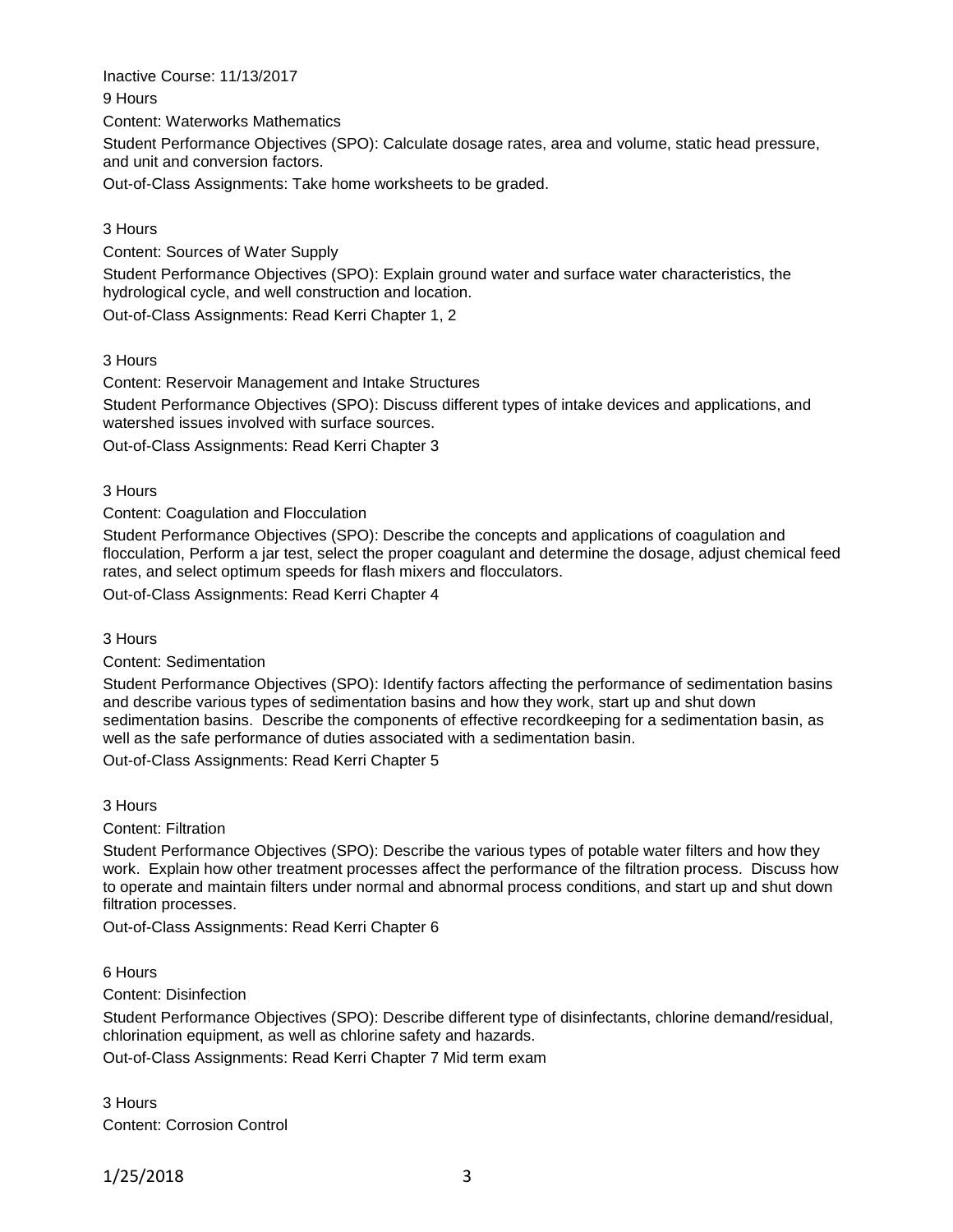Student Performance Objectives (SPO): Outline the adverse effects of corrosion, describe how a pipe corrodes, select the proper chemical to control corrosion, describe cathodic protection to control corrosion, and troubleshoot to solve corrosion problems.

Out-of-Class Assignments: Read Kerri Chapter 8

## 3 Hours

Content: Taste and Odor Control

Student Performance Objectives (SPO): Explain the importance of taste and odor, identify causes of taste and odor, describe how to locate sources of taste and odor, and explain how to treat or eliminate undesirable taste and odor.

Out-of-Class Assignments: Read Kerri Chapter 9

3 Hours

Content: Plant Operation

Student Performance Objectives (SPO): Describe the responsibilities of plant operations, including regulation of flows, control of process, recordkeeping, maintenance of equipment, emergency procedures, and energy conservation.

Out-of-Class Assignments: Read Kerri Chapter 10

3 Hours

Content: Laboratory Procedures

Student Performance Objectives (SPO): Explain common lab practices, including jar testing, collecting lab samples, and testing for common water quality properties, such as alkalinity, chlorine residual, chlorine demand , coliform concentration, hardness, pH, temperature, and turbidity.

Out-of-Class Assignments: Read Kerry Chapter 11

3 Hours

Content: Water Quality

Student Performance Objectives (SPO): Describe the difference between physical properties of water, chemical properties of water, biological properties of water, and the effect of radioactivity on water. Out-of-Class Assignments: Read Handout

3 Hours

Content: Regulations

Student Performance Objectives (SPO): Outline regulatory requirements including the Clean Water Act (CWA), Safe Drinking Water Act (SDWA), and Basic Water Rights. Out-of-Class Assignments: Read Handout

4 Hours

Content: Safety

Student Performance Objectives (SPO): Explain plant safety techniques, chemical safety/MSDS, electrical safety, including ARC flash requirements, and confined space entry.

Out-of-Class Assignments: Read Handout

2 Hours

# **METHODS OF INSTRUCTION:**

Lecture Presentation and Instruction Video presentations Guest Lecturer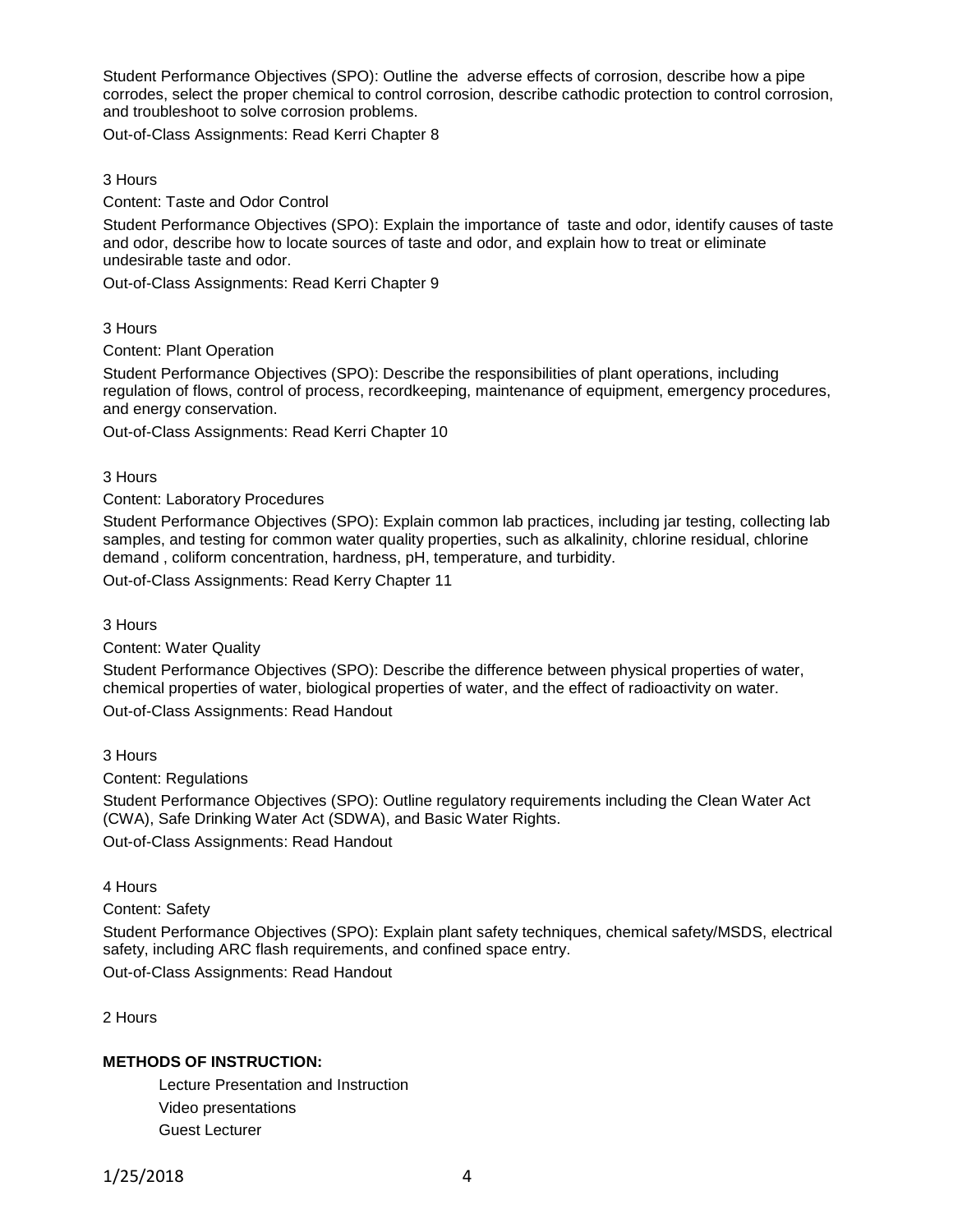Review of current news articles Field Trip to a Water Treatment facility Take-home work problem work sheets with sample problems to be graded and discussed in class.

# **METHODS OF EVALUATION:**

CATEGORY 1 - The types of writing assignments required: Percent range of total grade: 0 % to % If this is a degree applicable course, but substantial writing assignments are NOT appropriate, indicate reason: Course primarily involves skill demonstration or problem solving CATEGORY 2 - The problem-solving assignments required: Percent range of total grade: 40 % to 60 % Homework Problems Exams CATEGORY 3 - The types of skill demonstrations required: Percent range of total grade: 0 % to 10 % Field Work CATEGORY 4 - The types of objective examinations used in the course: Percent range of total grade: 40 % to 60 % Multiple Choice Other: Water Math - Show work CATEGORY 5 - Any other methods of evaluation: Participation Percent range of total grade: 0 % to 20 %

# **REPRESENTATIVE TEXTBOOKS:**

Required Representative Textbooks Kenneth D. Kerri. Water Treatment Plant Operation Volume 1, or other appropriate college level text.. California State University, Sacramento: University Enterprises, Inc.,2015. Reading Level of Text, Grade: 11th Verified by: Dana Young

## **ARTICULATION and CERTIFICATE INFORMATION**

Associate Degree: CSU GE: IGETC: CSU TRANSFER: Transferable CSU, effective 201230 UC TRANSFER: Not Transferable

SUPPLEMENTAL DATA: Basic Skills: N Classification: Y Noncredit Category: Y Cooperative Education: Program Status: 1 Program Applicable

1/25/2018 5